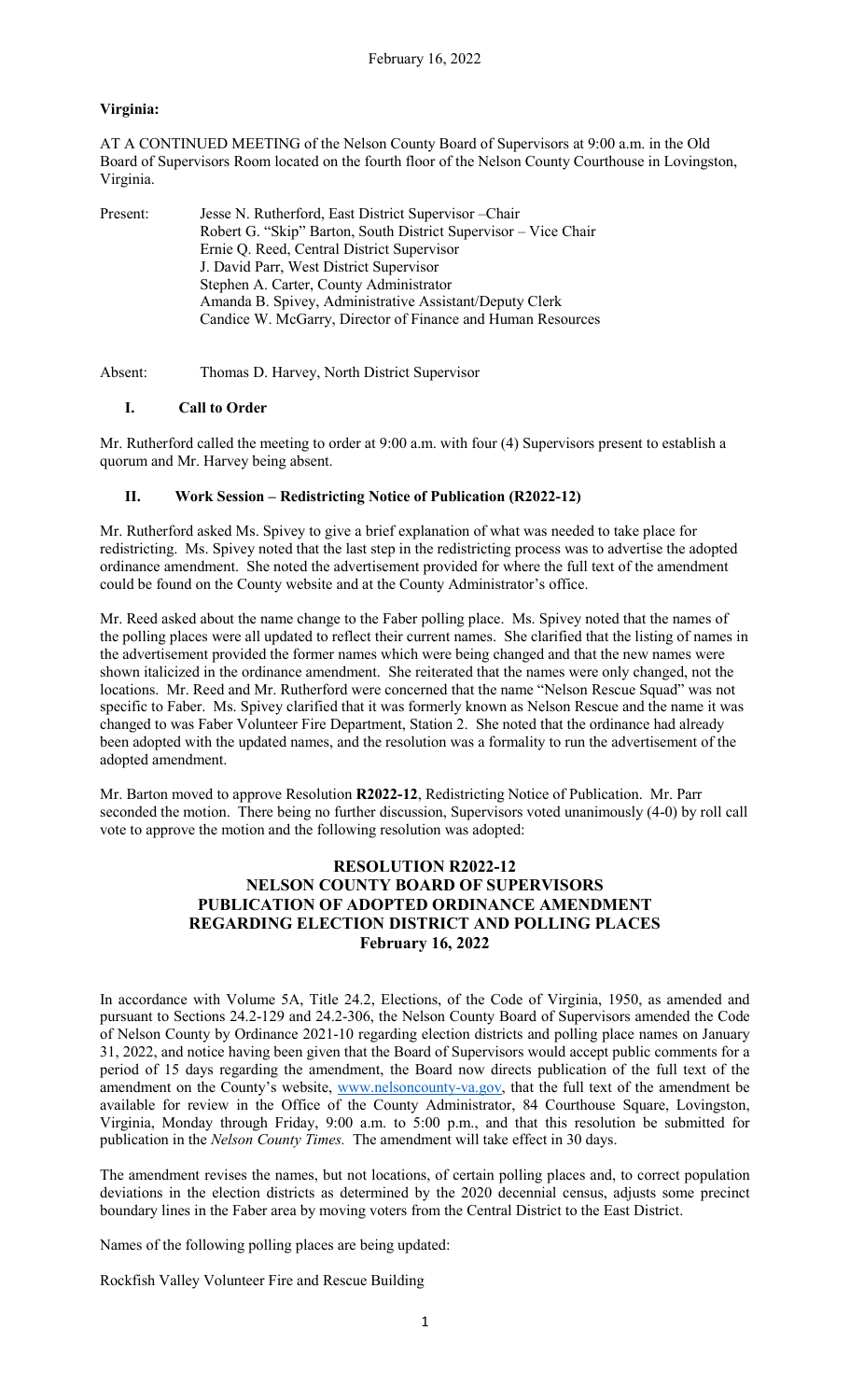Lovingston Fire Department Walton's Mountain Museum Carriage House at Oak Ridge Gladstone Rescue Squad Building Montebello Volunteer Fire and Rescue Building Tuckahoe Clubhouse Nelson Rescue Squad Building

For more information, call the County Administrator's Office at (434) 263-7000. EOE

# BY AUTHORITY OF THE NELSON COUNTY BOARD OF SUPERVISORS

### **III. Closed Session Pursuant to Section 2.2-3711 (A)(7) of the Code of VA**

Mr. Reed moved that the Nelson County Board of Supervisors convene in closed session to discuss the following as permitted by Virginia Code Section 2.2-3711 (A)(7): Consultation with legal counsel and briefings by staff members pertaining to actual litigation, where such consultation or briefing in open meeting would adversely affect the negotiating or litigating posture of the public body – Litigation pertaining to the Region 2000 Services Authority. Mr. Barton seconded the motion and there being no further discussion, Supervisors voted unanimously (4-0) by roll call vote to approve the motion.

Supervisors conducted the closed session and upon its conclusion, Mr. Reed moved to reconvene in public session. Mr. Parr seconded the motion and there being no further discussion, Supervisors voted unanimously (4-0) by roll call vote to approve the motion.

Upon reconvening in public session, Mr. Reed moved pursuant to the requirements of Chapter 37, Virginia Freedom of Information Act and Section 2.2-3712 of the Code of Virginia, that the Nelson County Board of Supervisors certify that to the best of each member's knowledge (i) only public business matters lawfully exempted from open meeting requirements under this chapter and (ii) only such public business matters as were identified in the motion by which the closed meeting was convened were heard, discussed or considered in the meeting by the public body. Mr. Parr seconded the motion and there being no further discussion, Supervisors voted unanimously (4-0) by roll call vote to approve the motion.

### **IV. Other Business**

Mr. Rutherford invited Sheriff Hill to address the Board. Sheriff David Hill brought before the Board Virginia Code Section 15.2-1711: Providing legal fees and expenses for law-enforcement officers; repayment to locality of two-thirds of amount by Compensation Board. He noted there was a situation in which he was requesting that the Board acknowledge the code section. He asked that the Board consider supporting the code section. He noted that he could not comment on the situation in detail as it pertained to an active investigation.

Mr. Rutherford asked for insight into the code from Mr. Payne. Mr. Payne suggested that the Board go back into closed session for legal guidance.

### *Introduced: Closed Session*

Mr. Reed moved that the Nelson County Board of Supervisors convene in closed session to discuss the following as permitted by Virginia Code Section 2.2-3711 (A)(7): Consultation with legal counsel and briefings by staff members pertaining to actual litigation, where such consultation or briefing in open meeting would adversely affect the negotiating or litigating posture of the public body. Mr. Parr seconded the motion. Mr. Payne and Ms. McGarry noted they needed to correct the motion to reflect to proper code section. Mr. Reed and Mr. Parr withdrew their motion and second.

The Board took a brief recess.

Mr. Reed moved that the Nelson County Board of Supervisors convene in closed session to discuss the following as permitted by Virginia Code Sections 2.2-3711(A)(8): Consultation with legal counsel employed or retained by a public body regarding specific legal matters requiring the provision of legal